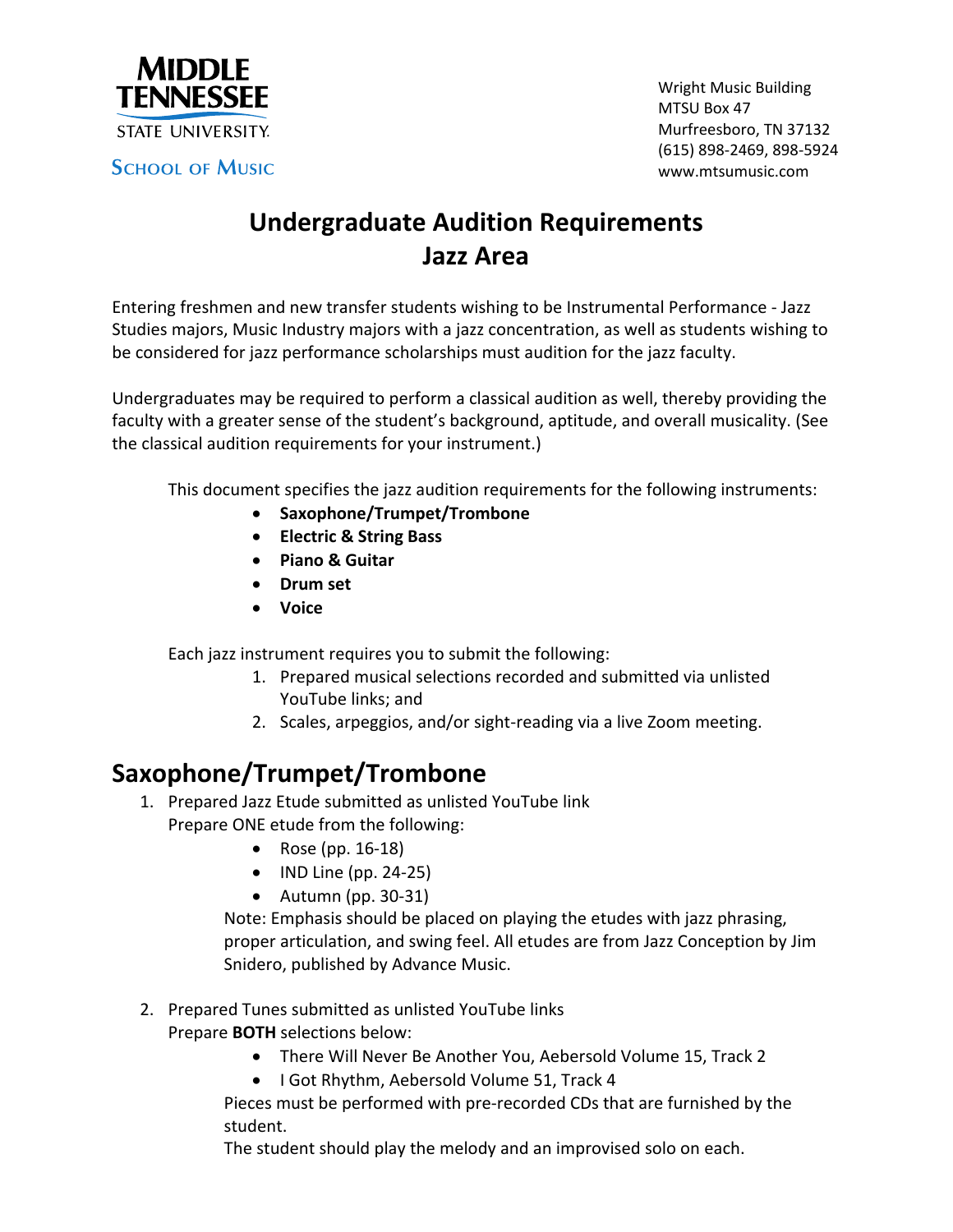Note: Emphasis should be placed on playing the melodies with jazz phrasing and swing feel AND creating an improvised solo that displays knowledge of the form, chord structure and melody.

- 3. Demonstrate the following:
	- Major scales, full range
	- Sight‐reading (music from jazz big‐band tradition)

For more information contact Director of Jazz Studies, Jamey Simmons at (615) 898‐2724, or email James.Simmons@mtsu.edu.

#### **Electric & String Bass**

The audition may be performed on electric bass or acoustic double bass (or both, if desired). Jazz Studies and Music Industry majors with Jazz Concentration can choose to focus on electric bass for lessons and the recital but must still pass the upper division jury in classical double bass, which is usually taken at the end of the sophomore year. Music minors can choose to concentrate exclusively on the electric bass.

- 1. Performance of the melody, improvised solo, and walking bassline to one of the following melodies from the blues/bebop tradition:
	- Billie's Bounce, by Charlie Parker
	- Now's the Time, by Charlie Parker
- 2. Performance of the melody, improvised solo, and walking bassline to one of the following melodies from the jazz standard tradition:
	- There Will Never Be Another You
	- I've Got Rhythm
- 3. An optional unaccompanied solo piece showing other abilities, including other jazz tunes, selections incorporating other styles, etudes, or classical pieces.
- 4. Demonstrate:
	- Major Scales and Arpeggios, scales in 8th notes, 2 octaves, MM=80 bpm, major, minor, diminished and augmented triads, 2 octaves
	- Sight‐reading (music from jazz big‐band tradition)

For more information contact Director of Jazz Studies, Jamey Simmons at (615) 898‐ 2724, or email James.Simmons@mtsu.edu or Jazz Bass Instructor – Jonathan Wires at Jonathan.Wires@mtsu.edu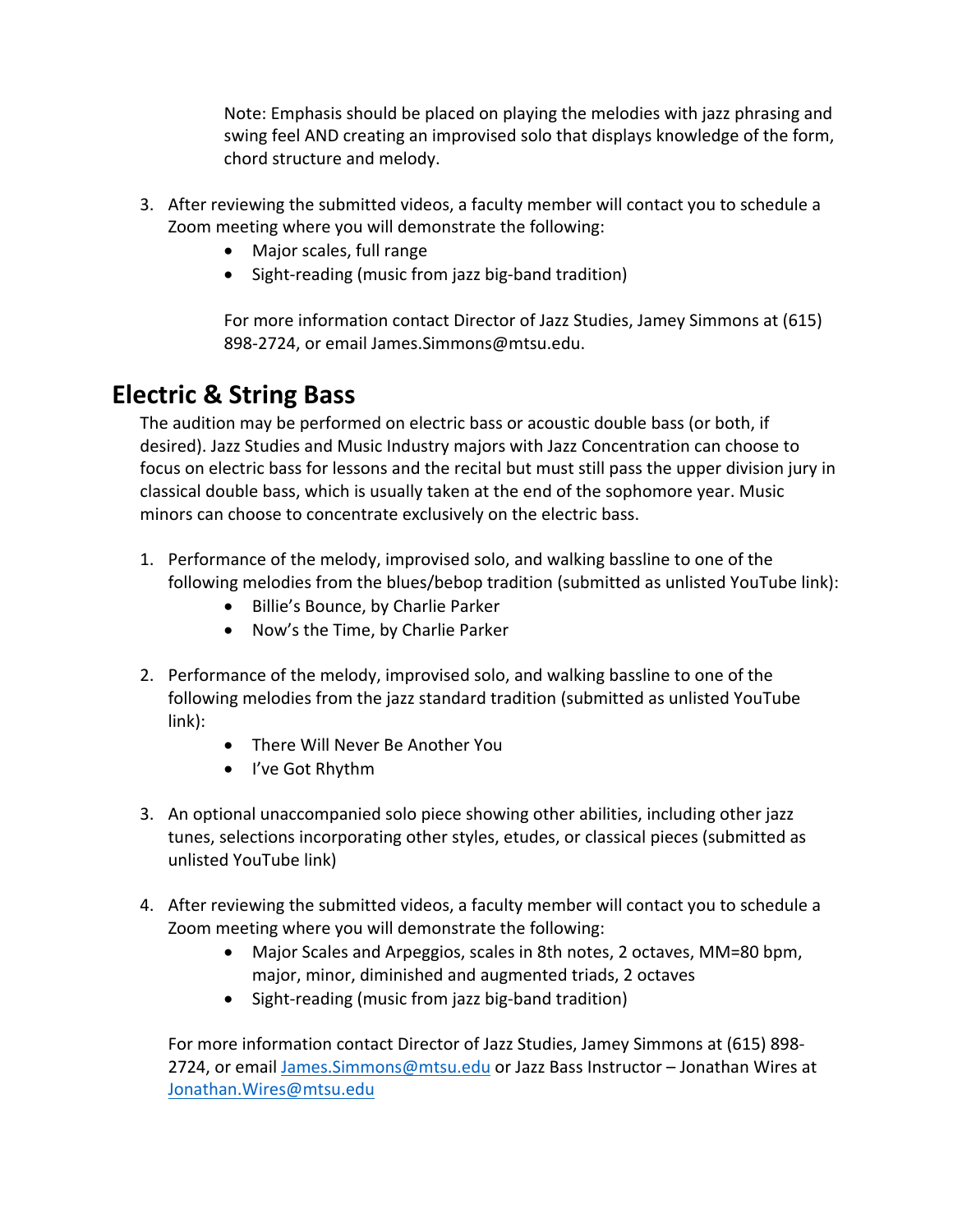## **Piano and Guitar**

- 1. Prepared Solo Piano/Guitar Piece Prepare ONE solo selection (preferably a ballad from the standard jazz repertoire)
- 2. Required Tunes: Prepare BOTH selections below:
	- There Will Never Be Another You, Aebersold Volume 15, Track 2
	- I Got Rhythm, Aebersold Volume 51, Track 4 Pieces must be performed with pre‐recorded tracks that are furnished by the student. (Pianists/guitarists can turn off the piano on the track by silencing the right channel.) The student should play the melody, an improvised solo, AND be able to play the chord changes using jazz chord voicings through the form of each tune.
- 3. Demonstrate the following:
	- Major scales, full range
	- Sight‐reading (music from jazz big‐band tradition)

For more information contact Director of Jazz Studies, Jamey Simmons at (615) 898‐ 2724, or email James.Simmons@mtsu.edu or Jazz Piano Instructor – Matt Endahl at Matt.Endahl@mtsu.edu or Jazz Guitar Instructor – Chip Henderson Paul.Henderson@mtsu.edu

### **Drum Set**

- 1. Two required contrasting prepared jazz pieces:
	- Medium swing style (may include Autumn Leaves, There Will Never Be Another You, or other jazz standard tunes)
	- Up-tempo bebop style (may include Oleo, Scrapple From the Apple, Groovin' High, or other bebop tunes)

The student should play the entirety of both jazz tunes in an artistic way, follo wed by an improvised solo on one chorus of the form of each selection using techniques of the great jazz drum soloists (e.g., Max Roach, Buddy Rich, Philly Joe Jones, and Tony Williams).

2. Demonstrate competence in the following drum time feels and tempos. For each of the following styles, play two 8‐bar phrases, using a stylistic fill to join them.

| Bossa Nova                 | Samba                       | Songo                     |
|----------------------------|-----------------------------|---------------------------|
| Salsa – $3/2$ Clave        | 12/8 Afro Cuban             | Jazz Waltz                |
| Funk                       | Rock                        | Jazz Shuffle (Art Blakey) |
| Swing (slow, medium, fast) | Jazz ballad (using brushes) |                           |

3. An optional piece showing other facets of your playing (a recording of you with an ensemble, a transcription of a jazz drum solo, an etude, a prepared jazz mallet piece, a tune that you composed or arranged, etc.).